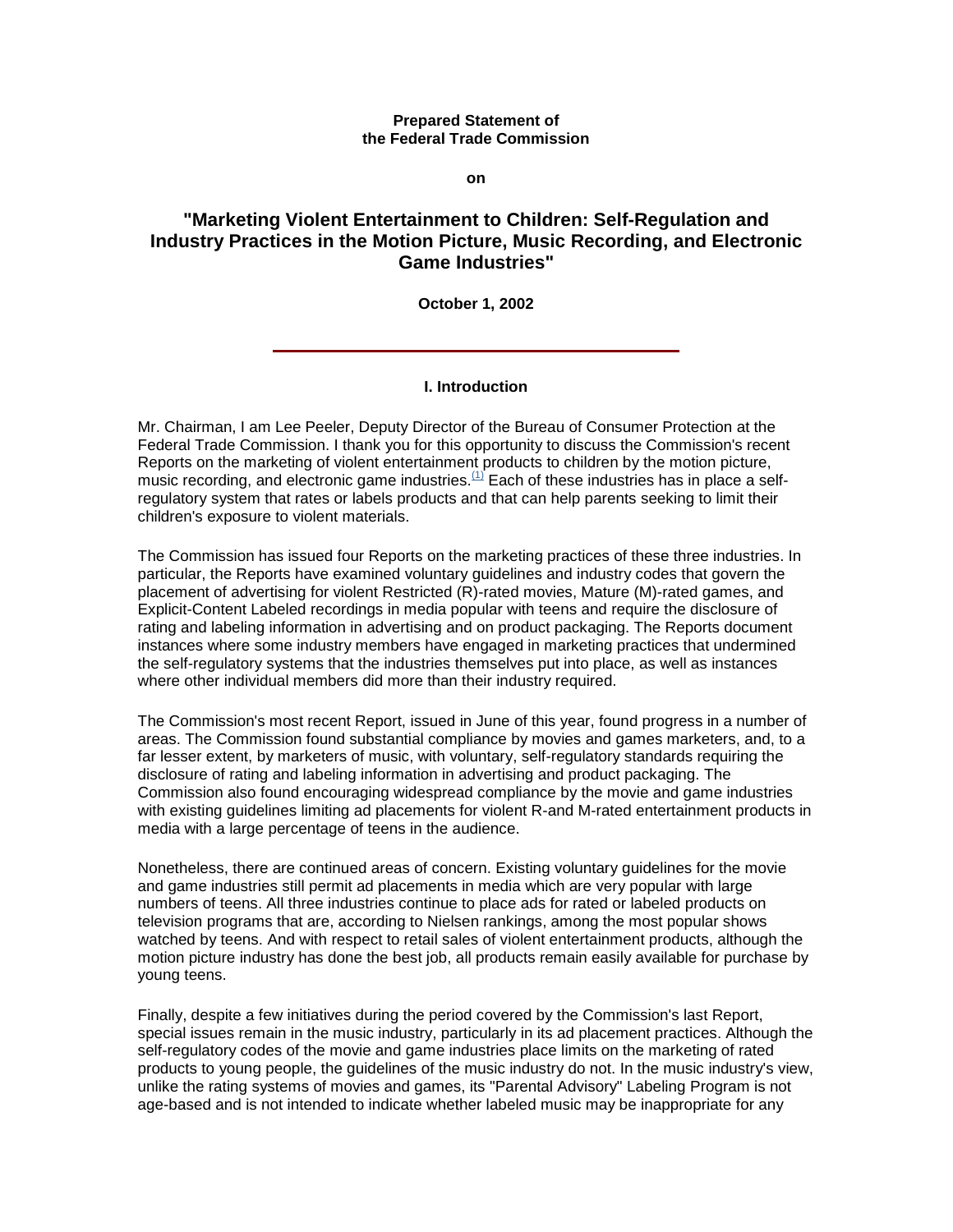specific consumer age.

## **II. Background**

The Federal Trade Commission is the federal government's principal consumer protection agency. Congress has directed the Commission, under the FTC Act, to take action against "unfair or deceptive acts or practices" in almost all sectors of the economy and to promote vigorous competition in the marketplace.<sup>(2)</sup> With the exception of certain industries and activities, the FTC Act provides the Commission with broad investigative and enforcement authority over entities engaged in, or whose business affects, commerce. $(3)$  The FTC Act also authorizes the Commission to conduct studies and collect information, and, in the public interest, to publish Reports on the information it obtains. $(4)$ 

Revelations that the teen-aged shooters at the 1999 Columbine High School shooting had been infatuated with extremely violent movies, music and video games led to Congressional and Presidential requests that the Commission investigate and report back on the practices of the movie, electronic game, and recording industries with respect to the marketing of violent entertainment to children.

## **III. The Commission's Studies**

## **A. Scope of the Studies**

In response to these requests, the Commission has, to date, issued four Reports on the selfregulatory and marketing practices concerning violent entertainment by the movie, music and video game industries.<sup>(5)</sup> In the course of preparing these Reports, the Commission staff requested information from the principal industry trade associations, as well as from major motion picture studios, music recording companies, and electronic game companies. $^{(6)}$ 

In addition, the Commission staff contacted interested government agencies, medical associations, academics, and parent and consumer advocacy groups. $(7)$  The Commission collected information from consumers through surveys and polls and also designed and conducted its own surveys. In addition, the Commission conducted two mystery-shopper surveys of retail stores and movie theaters in an attempt to see if unaccompanied children could purchase or gain access to products labeled as inappropriate or warranting parental guidance. Lastly, the Commission staff reviewed Internet sites to study how they are used to market and provide direct access to rated or labeled products.

## **B. Findings of the Commission's First Report**

In September 2000, the Federal Trade Commission issued its first Report entitled, *Marketing Violent Entertainment to Children: A Review of Self-Regulation and Industry Practices in the Motion Picture, Music Recording & Electronic Game Industries.*<sup>(8)</sup> That Report found that the three entertainment industries had engaged in widespread marketing of violent movies, music, and electronic games to children that was inconsistent with the cautionary messages of their own parental advisories and that undermined parents' attempts to make informed decisions about their children's exposure to violent content. In addition, the Commission found that advertisements for such products frequently failed to contain rating information. Finally, the Commission reported on the results of an undercover "mystery" shop by unaccompanied teens, aged 13 - 16, of retailers and movie theaters. The young shoppers were able to buy M-rated electronic games and parental advisory- labeled music recordings 85% of the time and purchase tickets for an R-rated movie almost half (46%) of the time.  $(9)$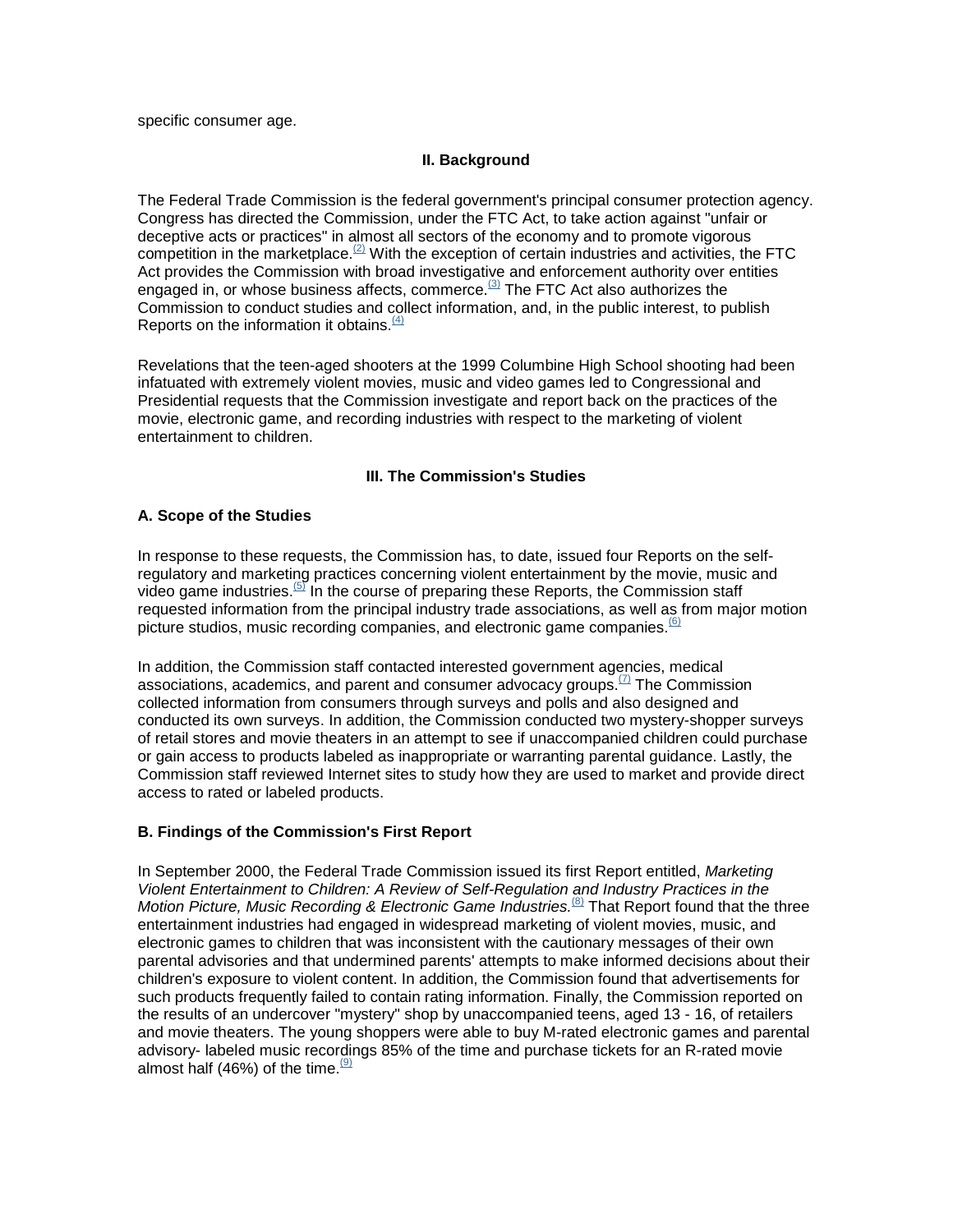## **C. Findings of the Commission's Follow-Up Reports in 2001**

In response to Congressional requests, the FTC released two follow-up Reports in 2001. Both Reports examined the entertainment industry's practices with regard to marketing violent entertainment products to children. The April 2001 Report<sup>(10)</sup> concentrated primarily on advertising practices by the three industries on television, in print media and on the Internet. For the December 2001 Report,  $(11)$  the Commission staff contacted several companies within each of the three industries and requested marketing documents concerning violent movies, music and electronic games. In addition, the Commission conducted a second mystery shopper survey, like the one from the September 2000 Report. Finally, the Commission staff continued to monitor television, print and Internet advertising for placement and disclosure of rating and labeling information.

These Reports noted progress by the movie and video game industries in providing clear and conspicuous disclosure of rating information in advertising as well as new efforts by both industries to limit advertising for R-rated movies and M-rated games in popular teen media venues. The music industry demonstrated mixed progress. On the plus side, members of the music industry had begun to comply with new industry guidelines encouraging the use of the Parental Advisory Label in advertising. But as for ad placement practices, the music industry continued to place advertisements for explicit-content recordings labeled with parental advisories in popular teen media. $\frac{(12)}{2}$ 

The results of the Commission's second undercover shopper survey were included in the December 2001 Report. Although electronic game retailers showed modest improvement from the results in the Commission's earlier undercover survey, there was no change in sales practices in the movie theater and music retailer industries.

## **D. Findings of the Commission's June 2002 Report**

In June of this year,  $(13)$  the Commission issued its latest Report which looked at industry advertising placements and disclosure of rating and labeling information in television and print media. In addition, the Commission reviewed product packaging to check whether rating information was being disclosed clearly and conspicuously. This Report documented further progress by the movie and games industries in ad placement practices for R-rated movies and Mrated games, and showed continued improvement by all three industries in disclosing rating and labeling information in advertising and product packaging.  $(14)$ 

**Movies:** In the case of movies, the most recent Report noted significant progress in complying with industry's commitment, issued in response to the Commission's first Report in September 2000, to not "inappropriately, specifically target children" in films rated R for violence.  $(15)$  The June 2002 Report found virtually no ads for violent R-rated movies in popular teen magazines. In addition, the movie studios widely complied with industry policies set by several studios not to advertise R-rated movies in venues with a thirty-five percent or more youth audience share. However, even while complying with these policies, studios frequently advertised R-rated movies in television shows that are very popular with teens.<sup> $(16)$ </sup> Finally, the Report showed further progress by studios in disclosing a movie's rating and rating reasons in advertising, although some studios' rating disclosures were still difficult to read.

**Games:** The Commission found widespread compliance with video game industry self-regulatory standards limiting the advertising of M-rated games in media where children constitute a certain percentage of the audience (35% for television and 45% for print media). Nonetheless, the Commission did find that some industry members did place advertisements for M-rated games on television shows popular with teens, and in youth-oriented game-enthusiast magazines. As the Commission noted in its December 2001 Report, the industry's anti-targeting standards diminish -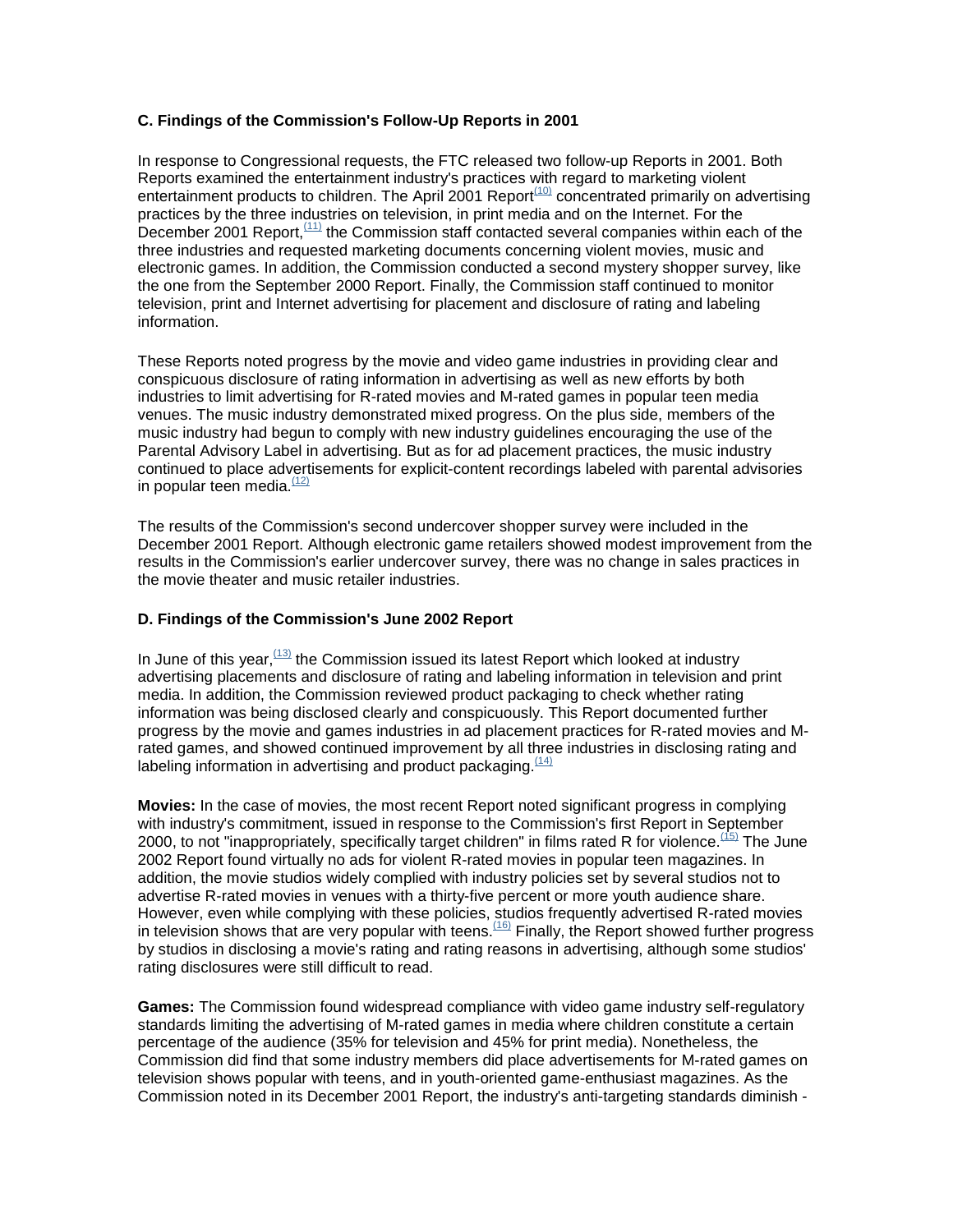but do not eliminate - placements in programs mainly popular with teens. In addition, the electronic game industry continued to prominently place rating information in most forms of game advertising. Although some areas still could be improved (*e.g*., adding content descriptors in television advertising), there is much in the game industry's rating disclosure requirements that merits duplication by others.

**Music:** With regard to music, the Commission did find some progress in placing the Parental Advisory Label in industry advertising. The Commission's review of explicit-content music ad placements, however, showed virtually no change in industry practices since the September 2000 Report. Advertisements continued to be placed on television shows and in print magazines popular with teens. The industry views its Parental Advisory Labeling System as not being an agebased system, but rather an indication to parents that there is explicit content on a certain album. Thus, the industry's self-regulatory code does not include restrictions on ad placement.

In addition, the music industry's labeling program does not require that advertisers indicate why the recording contains a parental advisory. Nonetheless, in June of this year, one industry member, BMG Entertainment, announced that it will begin to specify on the label whether violent content, sexual content or strong language led to the decision to apply the Parental Advisory Label, and include that same information in its advertising. $(17)$ 

It is not known whether other industry members will also adopt this positive step. In the Commission staff's ongoing monitoring of advertising, they have not yet seen ads by BMG artists that include this new label.

## **IV. Conclusion**

The Commission's follow-up Reports have documented progress by the movie and electronic game industries in complying with and improving their own self- regulatory policies restricting ad placements and requiring rating information in advertising.

Because of First Amendment and other issues, the Commission continues to support private sector initiatives by industry and individual companies to implement these suggestions. To encourage continued voluntary compliance and to document any changes in self-regulatory efforts, the Commission will monitor the entertainment industry's marketing practices through the next year, and will then issue a follow-up report.

This concludes my prepared remarks. I would be pleased to answer any questions you may have.

#### **Endnotes**

1. The views expressed in this written statement represent the views of the Commission. My oral statement and responses to questions you may have are my own and are not necessarily those of the Commission or any individual Commissioner.

#### 2. 15 U.S.C. § 45(a).

3. The Commission also has responsibility under 46 additional statutes governing specific industries and practices. These include, for example, the Truth in Lending Act, 15 U.S.C. §§ 1601 et seq., which mandates disclosures of credit terms, and the Fair Credit Billing Act, 15 U.S.C. §§ 1666 et seq., which provides for the correction of billing errors on credit accounts. The Commission also enforces over 30 rules governing specific industries and practices, e.g., the Used Car Rule, 16 C.F.R. Part 455, which requires used car dealers to disclose warranty terms via a window sticker; the Franchise Rule, 16 C.F.R. Part 436, which requires the provision of information to prospective franchisees; the Telemarketing Sales Rule, 16 C.F.R. Part 310, which defines and prohibits deceptive telemarketing practices and other abusive telemarketing practices; and the Children's Online Privacy Protection Rule, 16 C.F.R. Part 312.

The Commission does not, however, have criminal law enforcement authority. Further, under the FTCA, certain entities, such as banks, savings and loan associations, and common carriers, as well as the business of insurance, are wholly or partially exempt from Commission jurisdiction. See Section 5(a)(2) and (6)a of the FTC Act, 15 U.S.C. § 45(a)(2) and 46(a). *See also* The